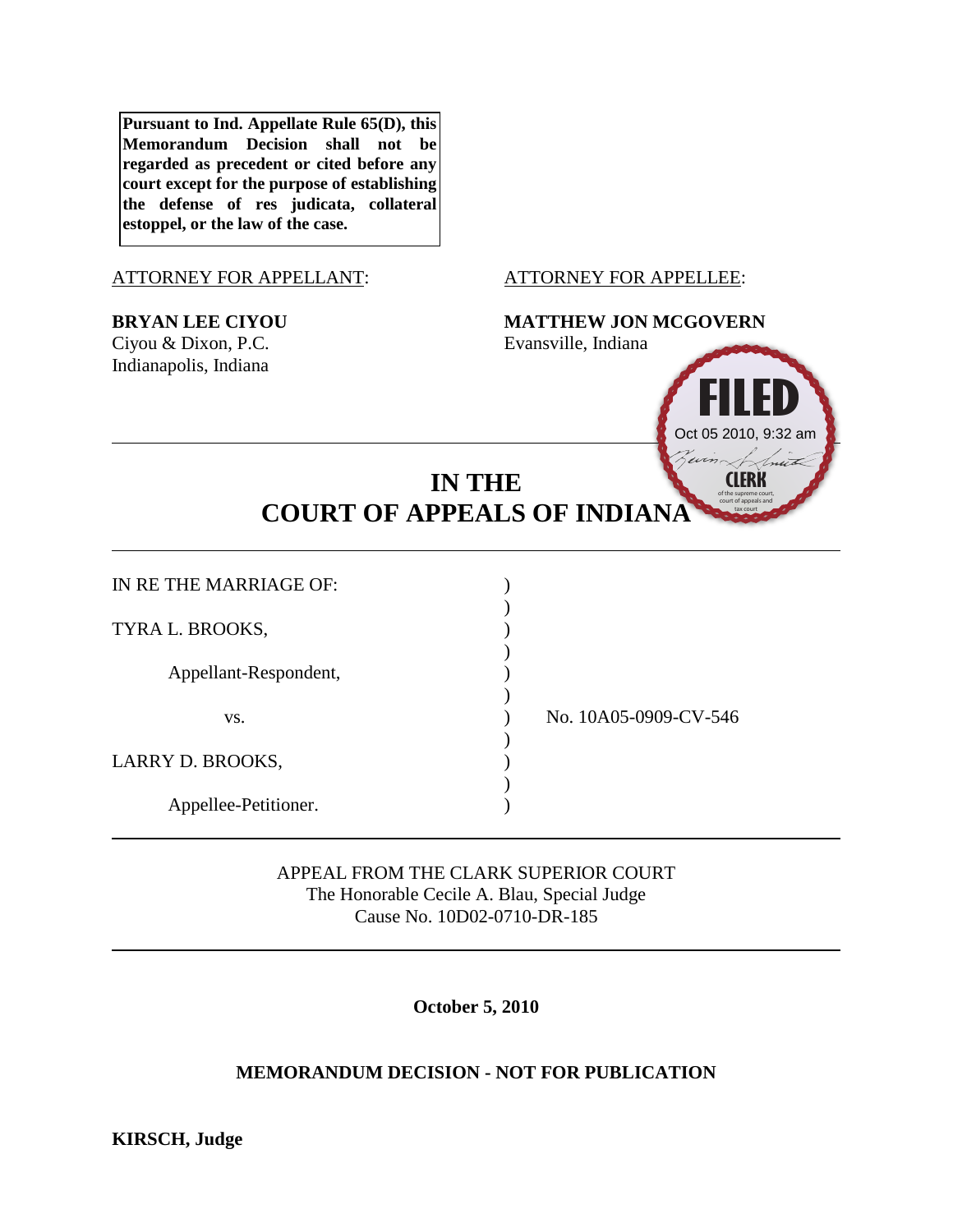Tyra L. Brooks ("Wife") appeals from the trial court's dissolution decree, which dissolved her marriage to Larry D. Brooks ("Husband"). She raises the following restated issues:

- I. Whether the trial court abused its discretion when it denied Wife"s motion to continue the final hearing;
- II. Whether the trial court abused its discretion when it allowed Husband"s book of exhibits to be admitted into evidence; and
- III. Whether the trial court properly divided the marital estate.

We affirm.

#### **FACTS AND PROCEDURAL HISTORY**

Husband and Wife were married on March 15, 1993 and separated on September 30, 2007. The parties had one child, S.B., who was born in 1991. Husband filed a petition for dissolution of the marriage on October 2, 2007. During the marriage, Husband earned an income by operating two related businesses, Skyler, Inc. ("Skyler") and L. Brooks Fleet Maintenance LLC ("Fleet Maintenance"). Husband's income at the time of the dissolution hearing was established through his income for 2006 and 2007, which was \$172,948.00 and \$172, 967.00, respectively. *Tr.* at 33, 34. At the time of the dissolution, Wife's income was \$12.70 per hour for between thirty-seven and thirty-nine hours per week. *Id*. at 89. During the marriage, the parties accumulated substantial tax liability and marital debt.

Skyler was an Indiana corporation that had a month-to-month contract with FedEx, under which Skyler moved freight for FedEx on semi-trucks owned by Skyler. This contract was terminable at will by either FedEx or Husband. Skyler had no other customers or source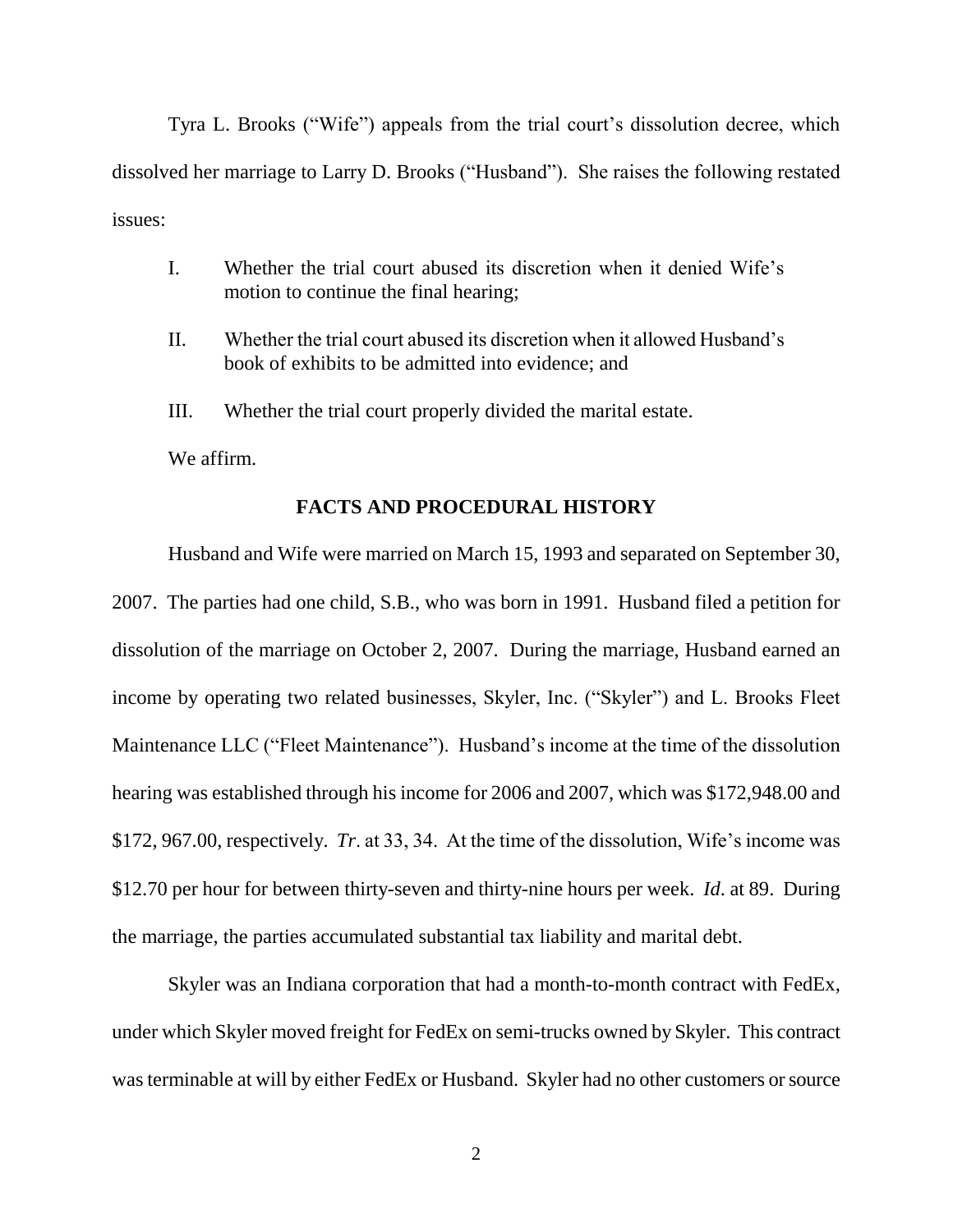of income. The business was operated in a building owned by FedEx, and Skyler had no ownership interest in the building. Skyler employed eight employees. FedEx paid Skyler, Skyler paid its employees and expenses, and the residual income was Husband"s income that was reported on his tax returns. Skyler's assets consisted of six semi-trucks with a total value of \$68,078.75 and a total debt of \$123,488.02. *Id*. at 29.

Fleet Maintenance was a semi-truck maintenance business that was taken over by Husband in order to perform maintenance on the semi-trucks owned by Skyler. Prior to the acquisition of Fleet Maintenance, Skyler outsourced the maintenance of its trucks. Fleet Maintenance employed mechanics, who provided their own tools, but were paid by Fleet Maintenance, to perform the maintenance on the trucks. Because both Skyler and Fleet Maintenance were owned by Husband, Fleet Maintenance did not charge Skyler for maintenance work, and therefore, Fleet Maintenance generated very little profit. The only assets of Fleet Maintenance were office equipment and a forklift, and the business had a total value of \$3,416.00.

At the time of the dissolution, Husband and Wife had a large tax liability, totaling \$230,350.61, which included unpaid federal income taxes for 2006 and 2007, unpaid withholding taxes for Skyler, and unpaid payroll taxes as well as penalties, interest, and State tax liens. The parties owned three pieces of real estate: (1) the marital residence in Henryville, Indiana, which was appraised at \$400,000.00 and encumbered with a lien of \$316,905.80; (2) three vacant lots in Memphis, Indiana with a total estimated value of \$40,000.00 and encumbered with a lien of \$65, 079.22; and (3) another parcel of property in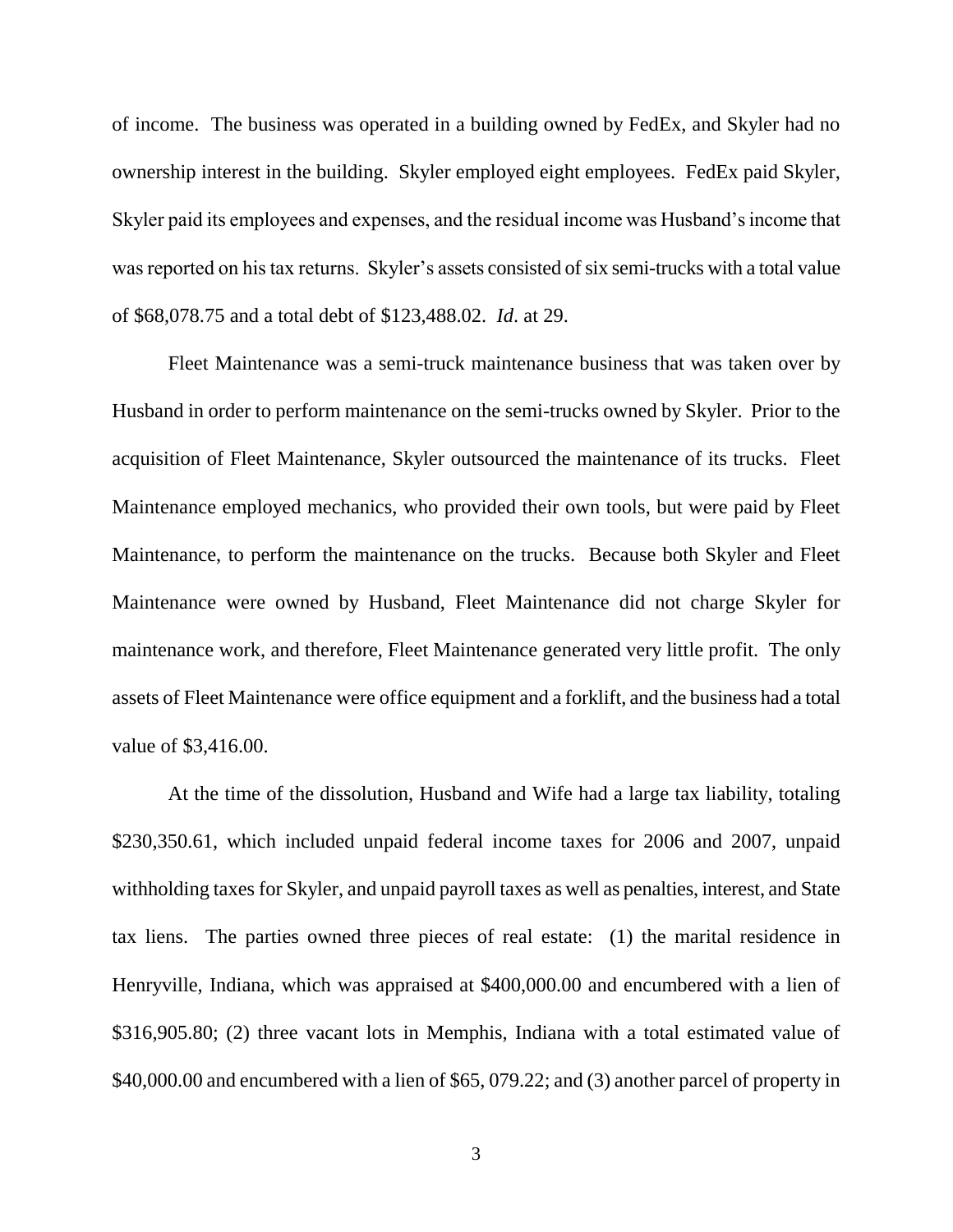Henryville that was appraised at \$113,000.00 and encumbered with a lien of \$128,890.80. The parties also owned several land and water vehicles, which had a net value of \$24,429.53.

After nearly two years, the trial court set this dissolution matter for final hearing on August 7, 2009. On July 27, 2009, Wife filed a motion for continuance of the final hearing, which the trial court denied. The final hearing was held, during which Husband introduced a volume of exhibits, containing information regarding the parties" financial information. Wife objected, but the trial court admitted the exhibits. The trial court issued its dissolution decree, which divided the marital estate. The trial court ordered Husband to assume all of the tax liability, which was calculated to be \$230,350.61. *Appellant's App*. at 13, 15. It also determined that Husband was to receive all of the real estate and land and water vehicles with the associated debt, minus the Wife"s Infiniti. *Id*. at 14, 15. Additionally, the trial court valued Skyler and Fleet Maintenance. It placed a value of negative \$55,409.26 on Skyler based upon the value of its assets minus the associated debt, although it did determine that Skyler had some value since it generated Husband an income. *Id*. at 13. The trial court valued Fleet Maintenance with a value of \$3,416.00 and assigned all interest in the two businesses to Husband. *Id*. at 13, 15. The trial court also found that Wife was not entitled to the future income of Husband. *Id*. at 16. Wife was also awarded various home furnishings and household goods from the marital residence. Wife now appeals.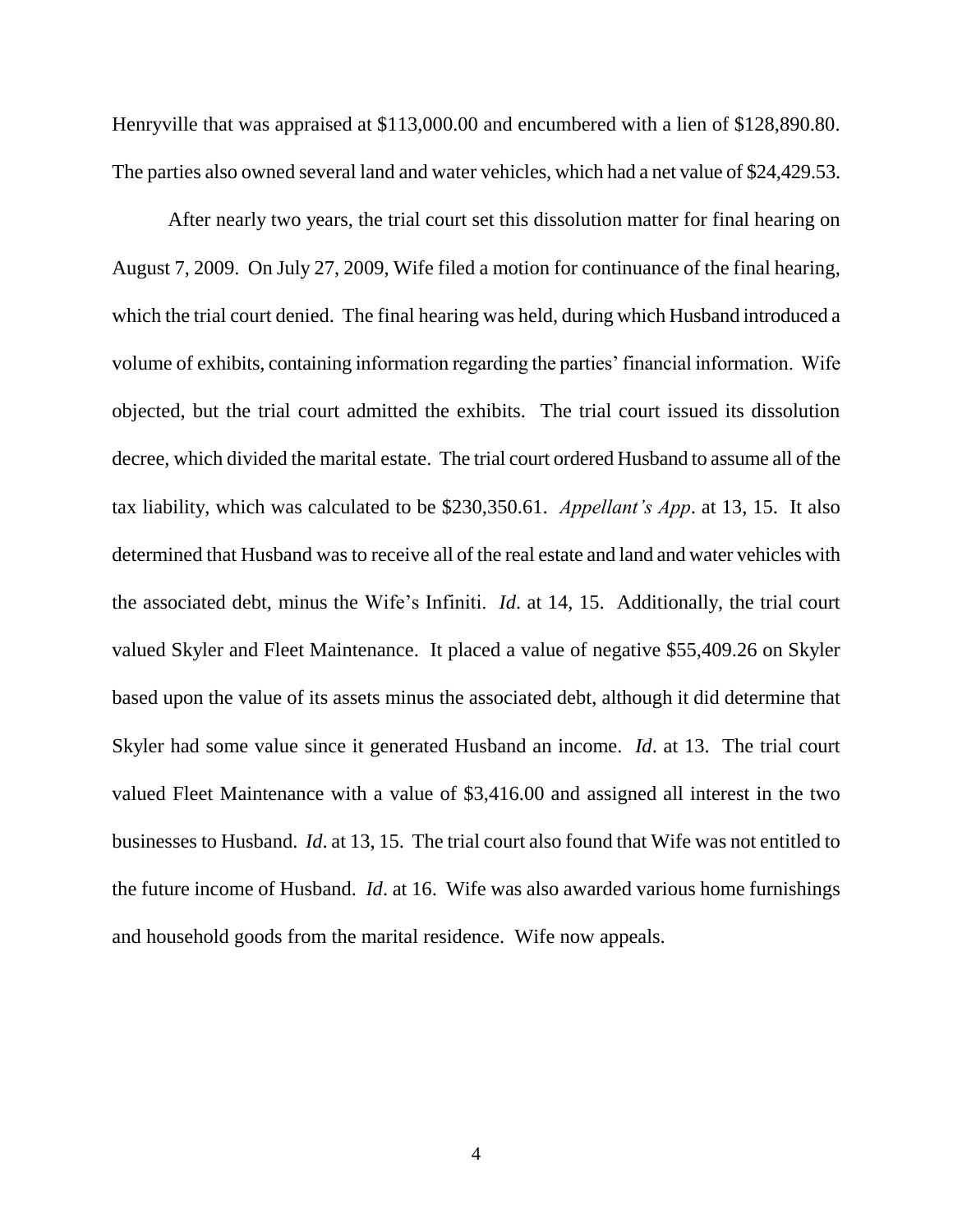#### **DISCUSSION AND DECISION**

### **I. Denial of Continuance**

The decision to grant or deny a motion for a continuance rests within the sound discretion of the trial court. *Troyer v. Troyer*, 867 N.E.2d 216, 219 (Ind. Ct. App. 2007). An abuse of discretion may be found in the denial of a motion for continuance when the moving party has shown good cause for granting the motion. *Id*. However, no abuse of discretion will be found when the moving party has not demonstrated that he or she was prejudiced by the denial, and the withdrawal of an attorney does not automatically entitle a party to a continuance. *Id*.

Wife argues that the trial court abused its discretion when it denied her motion for a continuance of the final hearing. She specifically contends that it was error to deny her motion because a continuance was necessary to obtain a business valuation of the parties' two businesses prior to the property division. Wife claims that there was good cause for a continuance because a business valuation had been ordered by the trial court, and a continuance was necessary as the valuation had not yet been completed at the time of the final hearing. She further asserts that she was prejudiced by the denial of a continuance because, without a business valuation, the trial court could only "guess at the marital estate of assets and liabilities and its division," and she therefore received an unequal portion of the marital estate. *Appellant's Br*. at 19.

In the present case, Wife filed her motion for a continuance on July 27, 2009 and stated that she needed additional time to obtain an attorney. The final hearing was set for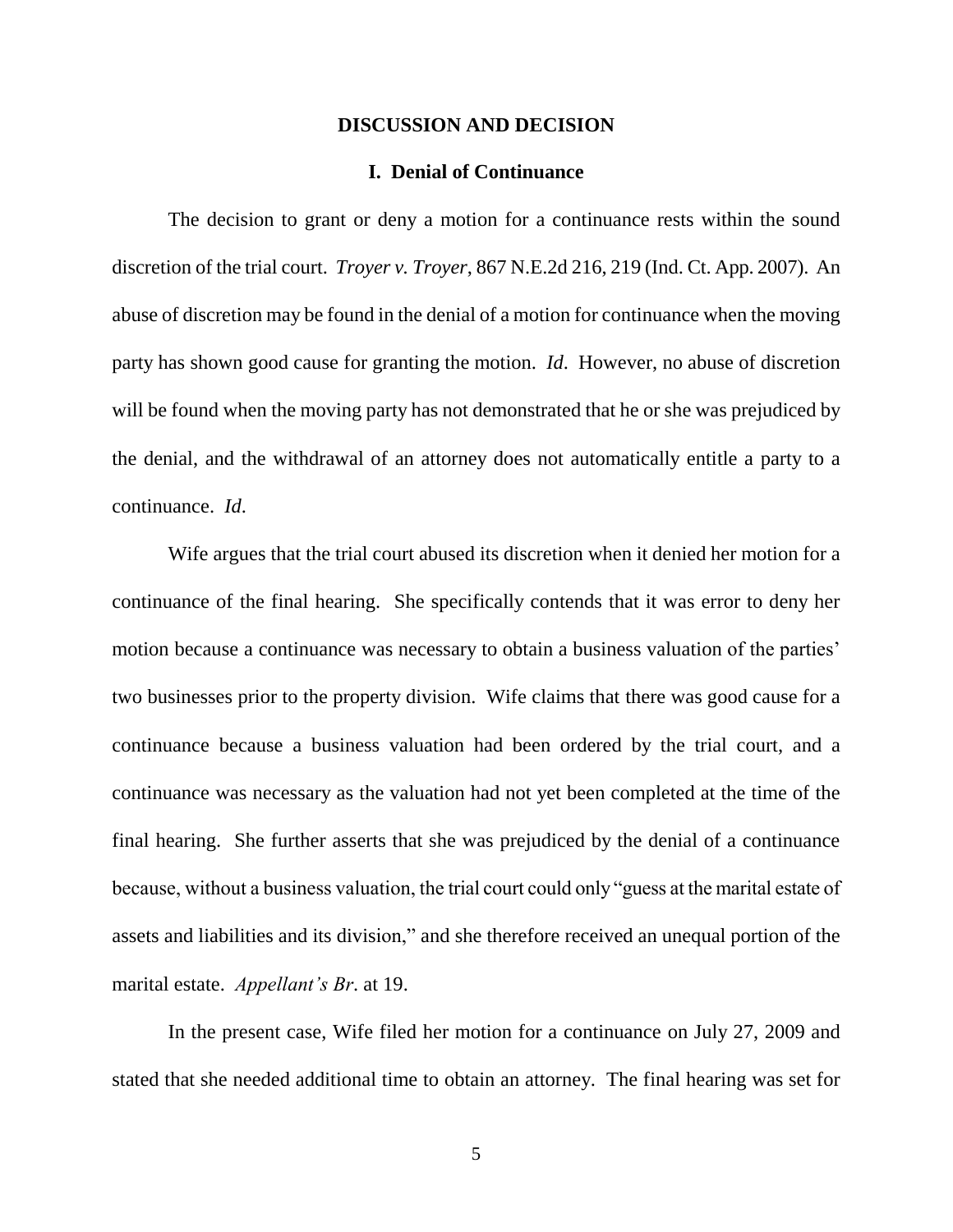August 7, 2009. Husband objected to the motion telephonically, and the trial court denied the motion. Wife orally renewed her motion at the beginning of the final hearing, stating that she needed more time to obtain a business valuation, as well as to procure an attorney. *Tr*. at 12. The trial court again denied her motion, and the final hearing occurred.

Wife filed her motion for continuance approximately six weeks after the trial court had set the final hearing date, only a few days before the final hearing, and additionally, after the dissolution proceedings had been pending for nearly two years. In her motion, Wife did not mention the need to perform a business valuation as the grounds for a continuance, and she did not raise that as grounds for postponing the hearing until the day of the final hearing. Further, at no time during the six-week period of time between the setting of the final hearing and the final hearing itself, or in the two years that the matter was pending, did Wife do anything to procure an expert to determine a value of the businesses or to attempt to ascertain the value of the businesses. Wife has not shown that she was prejudiced by the denial of her motion. We therefore conclude that the trial court did not abuse its discretion when it denied Wife's motion for a continuance.

### **II. Admission of Exhibits**

The decision to admit or exclude evidence rests within the discretion of the trial court. *Matzat v. Matzat*, 854 N.E.2d 918, 919 (Ind. Ct. App. 2006). We will only reverse if there is a manifest abuse of that discretion. *Id*. ""An abuse of discretion in this context occurs where the trial court"s decision is clearly against the logic and effect of the facts and circumstances before the court or it misinterprets the law."" *Id*. (quoting *Carpenter v. State*, 786 N.E.2d

6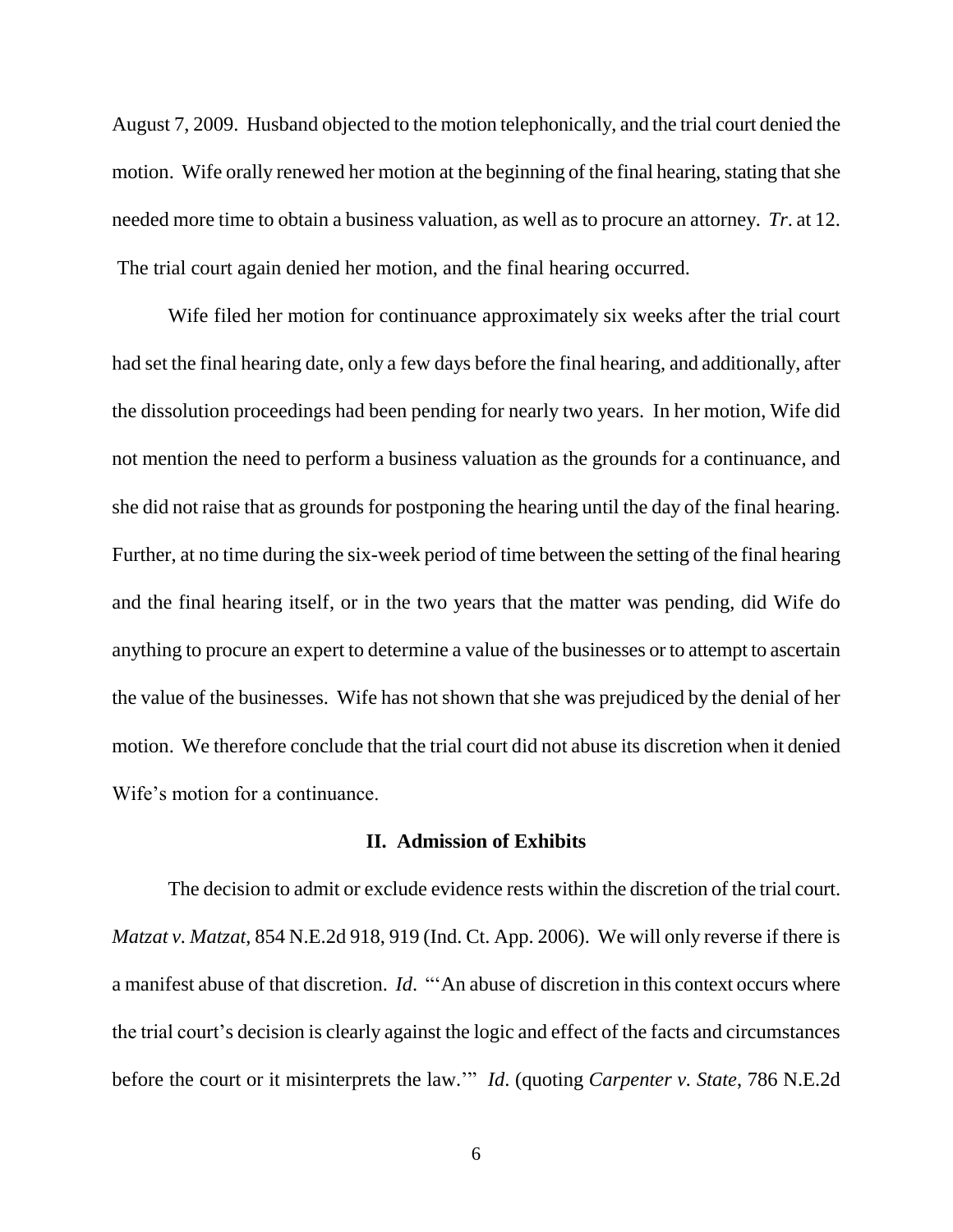696, 702-03 (Ind. 2003)). Additionally, "[t]he failure to make a contemporaneous objection to the admission of evidence at trial, so as to provide the trial court an opportunity to make a final ruling on the matter in the context in which the evidence is introduced, results in waiver of the error on appeal." *In re Guardianship of Hickman*, 805 N.E.2d 808, 822 (Ind. Ct. App. 2004), *trans. denied*.

Wife argues that the trial court abused its discretion when it allowed a book of exhibits prepared by Husband to be admitted into evidence at the final hearing. She claims that these exhibits, which contained information regarding the value of the marital estate and the businesses, should not have been admitted because, without a business valuation by an expert, the evidence was not relevant. She contends that, with the lack of a business valuation, the admission of Husband"s evidence allowed a one-sided view of the marital estate"s assets and liabilities and constituted an abuse of discretion.

Here, at the beginning of Husband"s testimony, his attorney presented the book of exhibits, and the trial court made the following statement:

All right. [Wife] do you understand what [Husband"s] proposing? We do this in several cases where there are a lot of Exhibits. The Court does find it very helpful . . . that does not mean that all this would be automatically into evidence if it"s irrelevant or not appropriate then it may be taken out but to get us started we"ll go ahead and the Court will . . . take a copy of the Exhibit book.

*Tr*. at 21-22. Wife made no objection at that time. At the conclusion of Husband"s presentation of evidence, a formal offer of the exhibit book was made by Husband"s counsel, and the trial court asked Wife if she had any questions regarding the exhibits. *Id*. at 71. Wife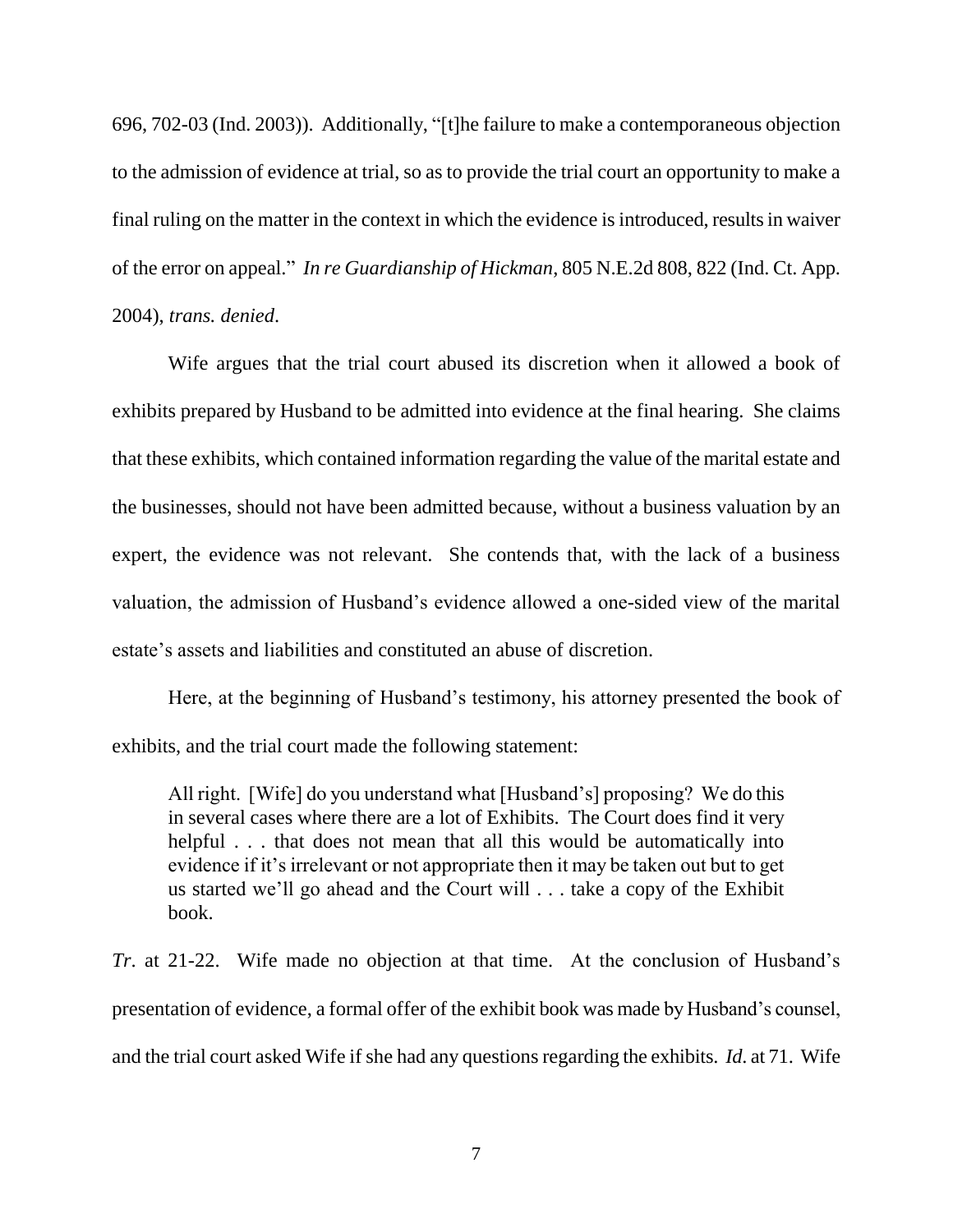responded, "Uh I just have comments I guess…." *Id*. The following exchange then occurred:

- The Court: ... I'm not going to presume you agree or disagree but basically in regards to these are there any that you feel were not truthful or you have questions with or would you rather go ahead and we"ll admit these and then you can have your comments about each one?
- [Wife]: Well I feel it"s hard to say because there still has not been a business evaluation done. This is all based on his word. His testimony.

The Court: Okay well then I'm going to formally admit these Exhibits  $\dots$ 

*Id*. at 72-73.

Assuming without deciding that Wife"s objection was sufficient to preserve the issue, we conclude that the trial court was within its discretion to admit Husband"s exhibits because such evidence was relevant to the proceedings. Relevant evidence is evidence "having any tendency to make the existence of any fact that is of consequence to the determination of the action more probable or less probable than it would be without the evidence." Ind. Evidence Rule 401. "All relevant evidence is admissible, except as otherwise provided by the United States or Indiana constitutions, by statute not in conflict with these rules, by these rules or by other rules applicable in the courts of this State. Evidence which is not relevant is not admissible." Evid. R. 402.

As to the exhibits admitted, Exhibits 1 through 6 and Exhibit 12 established the value of Skyler and Fleet Maintenance and included the operating and licensing agreements for the businesses, evidence of their assets and liabilities, explanation of business accounts, and tax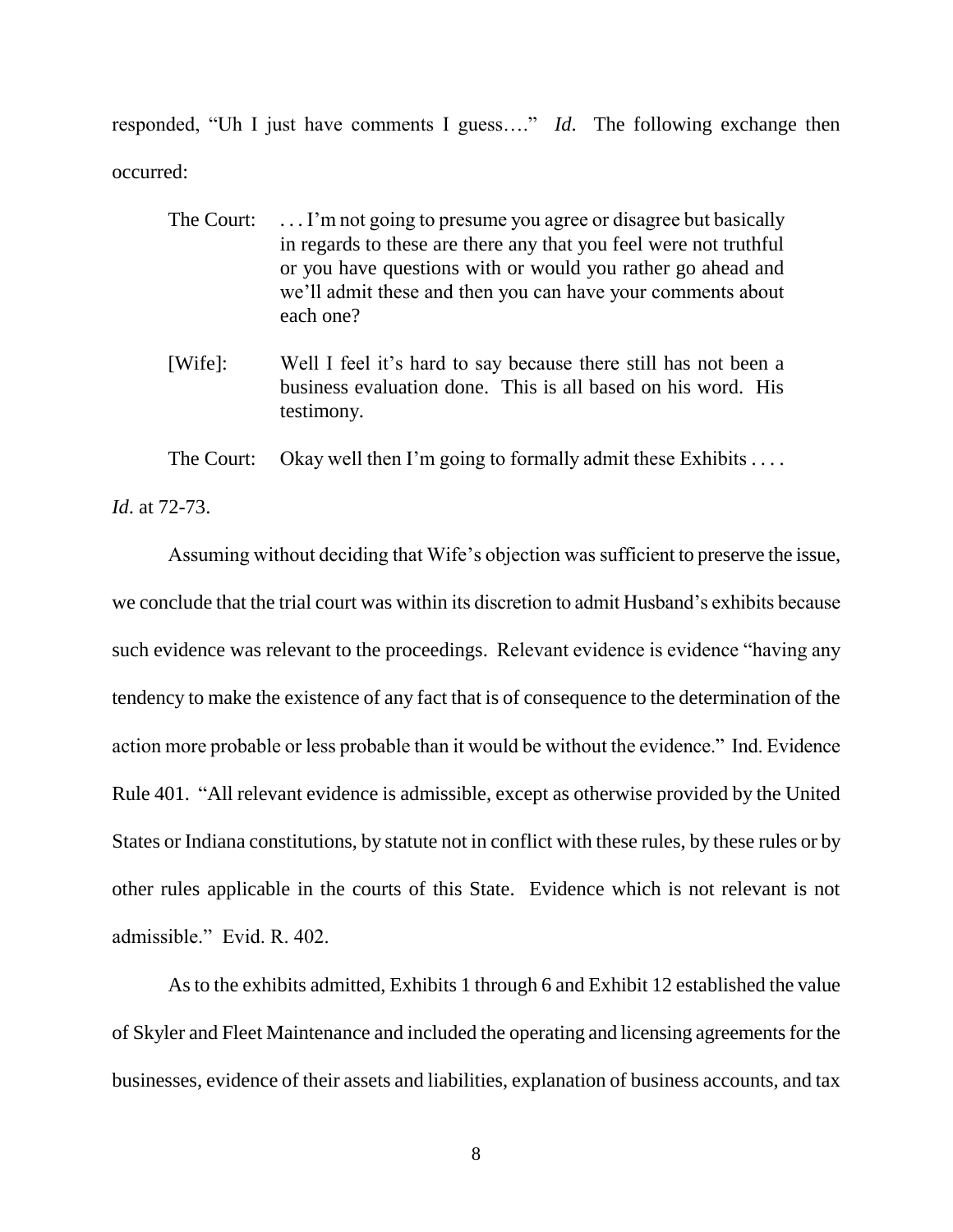returns for the businesses. *Pet'r's Exs.* 1-6, 12. Exhibits 7 and 8 were tax returns from 2006 and 2007, which established Husband"s income for those two years. *Pet'r's Exs*. 7-8. Other exhibits showed Wife"s knowledge of the conduct of the businesses, demonstrated Husband"s difficulty in paying monthly bills, and listed delinquent marital bills. *Pet'r's Exs*. 9-11. Still other exhibits listed income and expenses of the parties, banking information, credit card statements, and payment schedules and values of the real estate and vehicles owned by the parties. *Pet'r's Exs.* 13-20. Lastly, one exhibit summarized the parties' net worth. *Pet'r's Ex*. 21. Each of these exhibits was relevant to the valuation and division of the marital estate. Further, as to Wife's argument that Husband should not have been allowed to have this evidence admitted, we find that while expert testimony may have been a preferential way to establish the value of the business, it is not the only permitted evidence relevant to such issue, and Husband"s evidence assisted in the determination of the value of the marital estate. We therefore conclude that the trial court did not abuse its discretion when it admitted Husband"s exhibit book into evidence.

#### **III. Division of Marital Estate**

The disposition of marital assets is an exercise of the trial court's sound discretion. *Eye v. Eye*, 849 N.E.2d 698, 701 (Ind. Ct. App. 2006). We review a claim that the trial court improperly divided marital property for an abuse of discretion. *Id*. In doing so, we consider the evidence most favorable to the trial court"s disposition of the property, without reweighing the evidence or assessing the credibility of witnesses. *O'Connell v. O'Connell*, 889 N.E.2d 1, 10 (Ind. Ct. App. 2008). Although a different conclusion might be reached in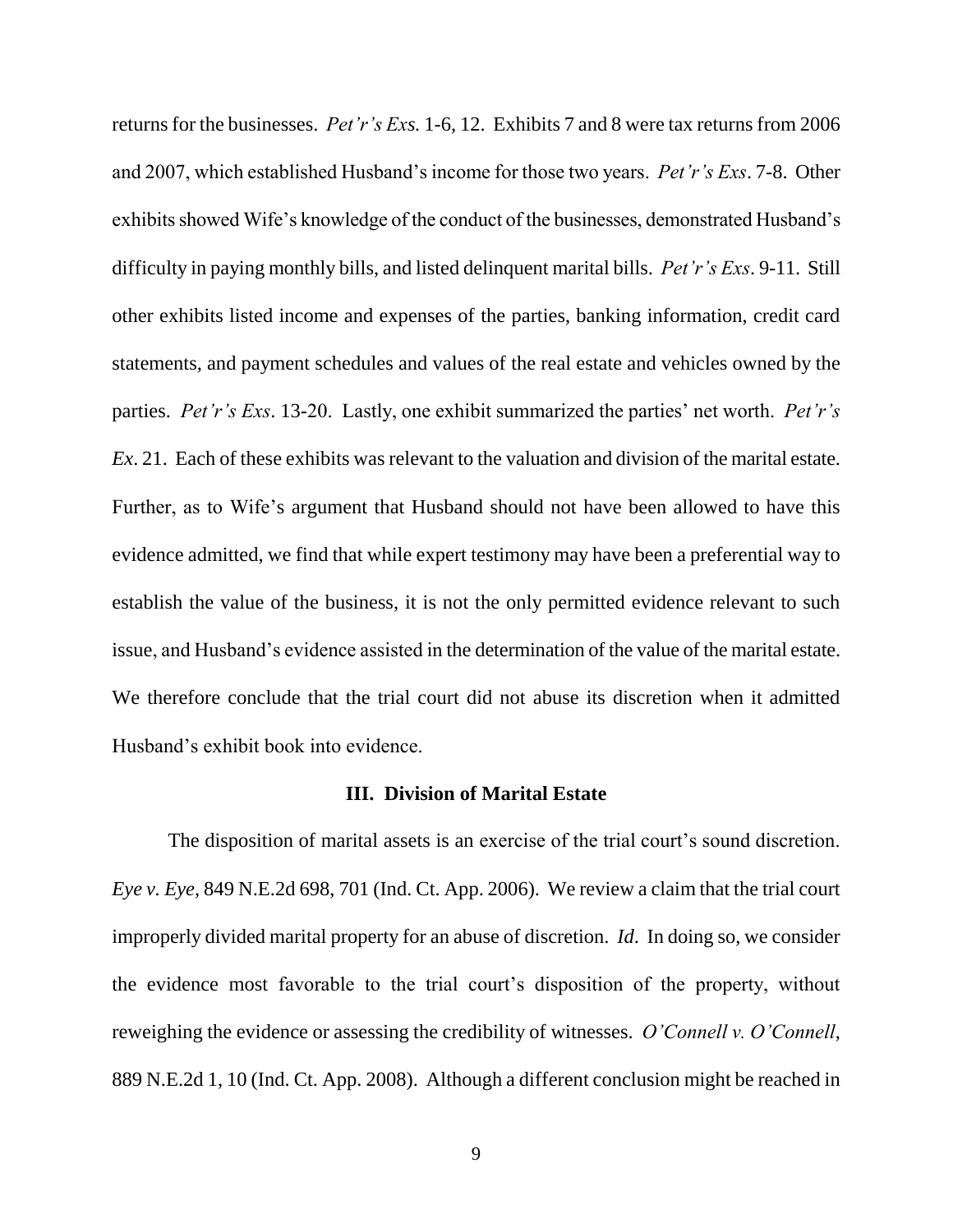light of the facts and circumstances, we will not substitute our judgment for that of the trial court. *Helm v. Helm*, 873 N.E.2d 83, 90 (Ind. Ct. App. 2007). "An abuse of discretion occurs if the trial court"s decision is clearly against the logic and effect of the facts and circumstances before the court, or if the trial court has misinterpreted the law or disregards evidence of factors listed in the controlling statute." *Hatten v. Hatten*, 825 N.E.2d 791, 794 (Ind. Ct. App. 2005), *trans. denied*.

In a dissolution of marriage, the trial court must divide marital property in a just and reasonable manner, including property owned by either spouse prior to the marriage, acquired by either spouse after the marriage and prior to final separation of the parties, or acquired by their joint efforts. Ind. Code  $\S 31-15-7-4$ . The trial court's disposition of the marital estate is to be considered as a whole, not item by item. *Eye*, 849 N.E.2d at 701. An equal division of marital property is presumed to be just and reasonable. Ind. Code § 31-15-7-5. However, this presumption may be rebutted by a party who presents relevant evidence, including evidence of the following factors:

(1) The contribution of each spouse to the acquisition of the property, regardless of whether the contribution was income producing.

(2) The extent to which the property was acquired by each spouse:

(A) before the marriage; or

(B) through inheritance or gift.

(3) The economic circumstances of each spouse at the time the disposition of the property is to become effective, including the desirability of awarding the family residence or the right to dwell in the family residence for such periods as the court considers just to the spouse having custody of any children.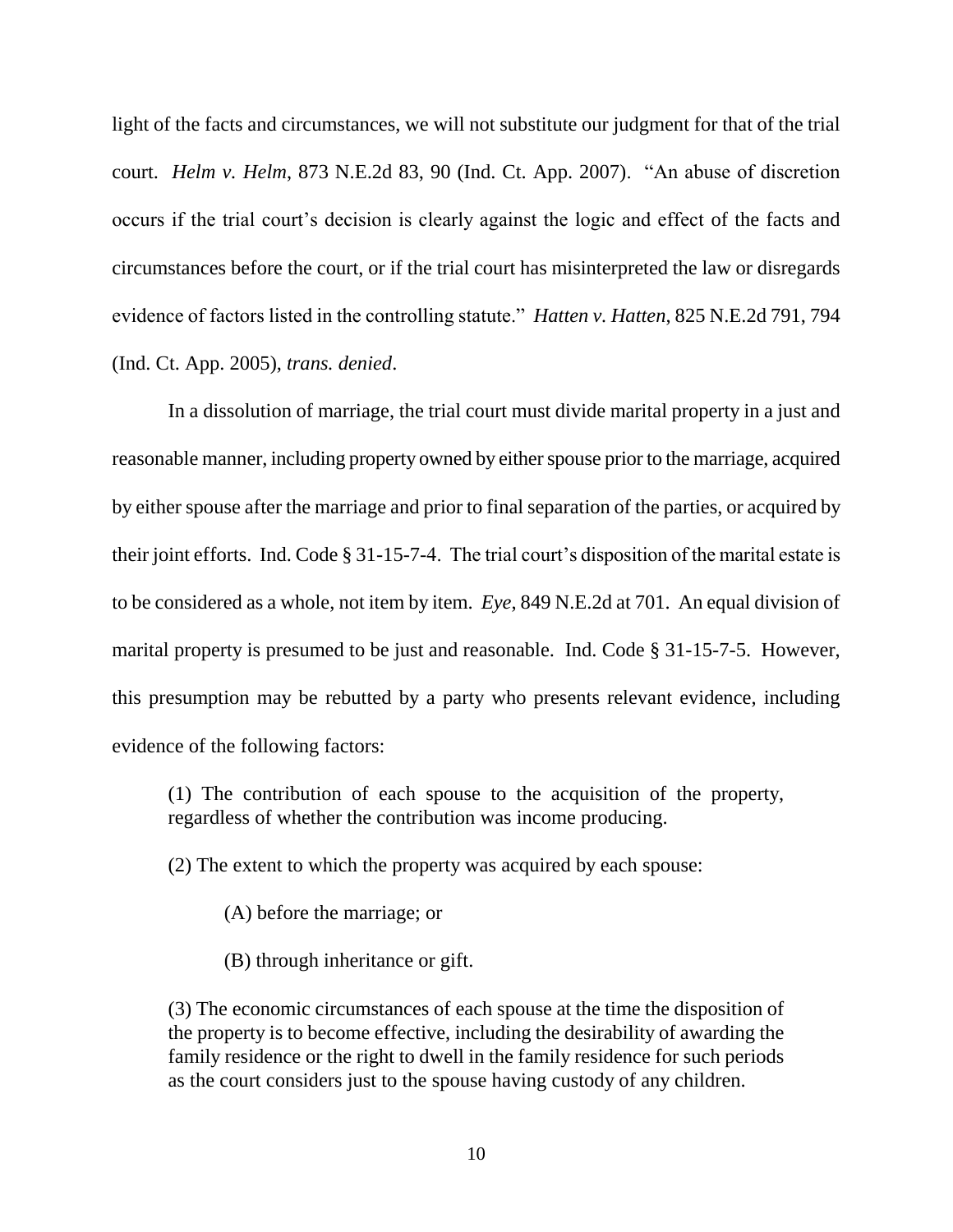(4) The conduct of the parties during the marriage as related to the disposition or dissipation of their property.

(5) The earnings or earning ability of the parties as related to:

(A) a final division of property; and

(B) a final determination of the property rights of the parties.

*Id*. "Importantly, "when ordering an unequal division, the trial court must consider *all* of the factors set out in [the statute]."" *Eye*, 849 N.E.2d at 701 (quoting *Wallace v. Wallace*, 714 N.E.2d 774, 780 (Ind. Ct. App. 1999) (emphasis in original), *trans. denied* (2000)). We begin with the strong presumption that the trial court considered and complied with the applicable statute, which must be overcome by a party challenging the trial court's division of marital property. *Hatten*, 825 N.E.2d at 794.

Wife argues that the trial court abused its discretion in its unequal division of the marital estate because such a division was not just and reasonable. She specifically contends that it was error to award Husband nearly all of the marital assets and liabilities based upon his larger income and ability to pay down the marital debt. She claims that this will result in Husband having a large amount of unencumbered assets and real estate in the future after he has paid down the debt. Wife further asserts that the trial court incorrectly viewed Husband"s income as being solely employment income and not as part of the value of the businesses.

In its order dividing the marital estate, the trial court assigned all of the marital assets, minus Wife"s Infiniti, and all of the marital debt, totaling \$793,961.90, to Husband. This debt included \$230,350.61 in tax liability, \$510,875.82 in real estate debt, and \$52,735.47 in debt for the land and water vehicles. Husband received all interest in Skyler, which was